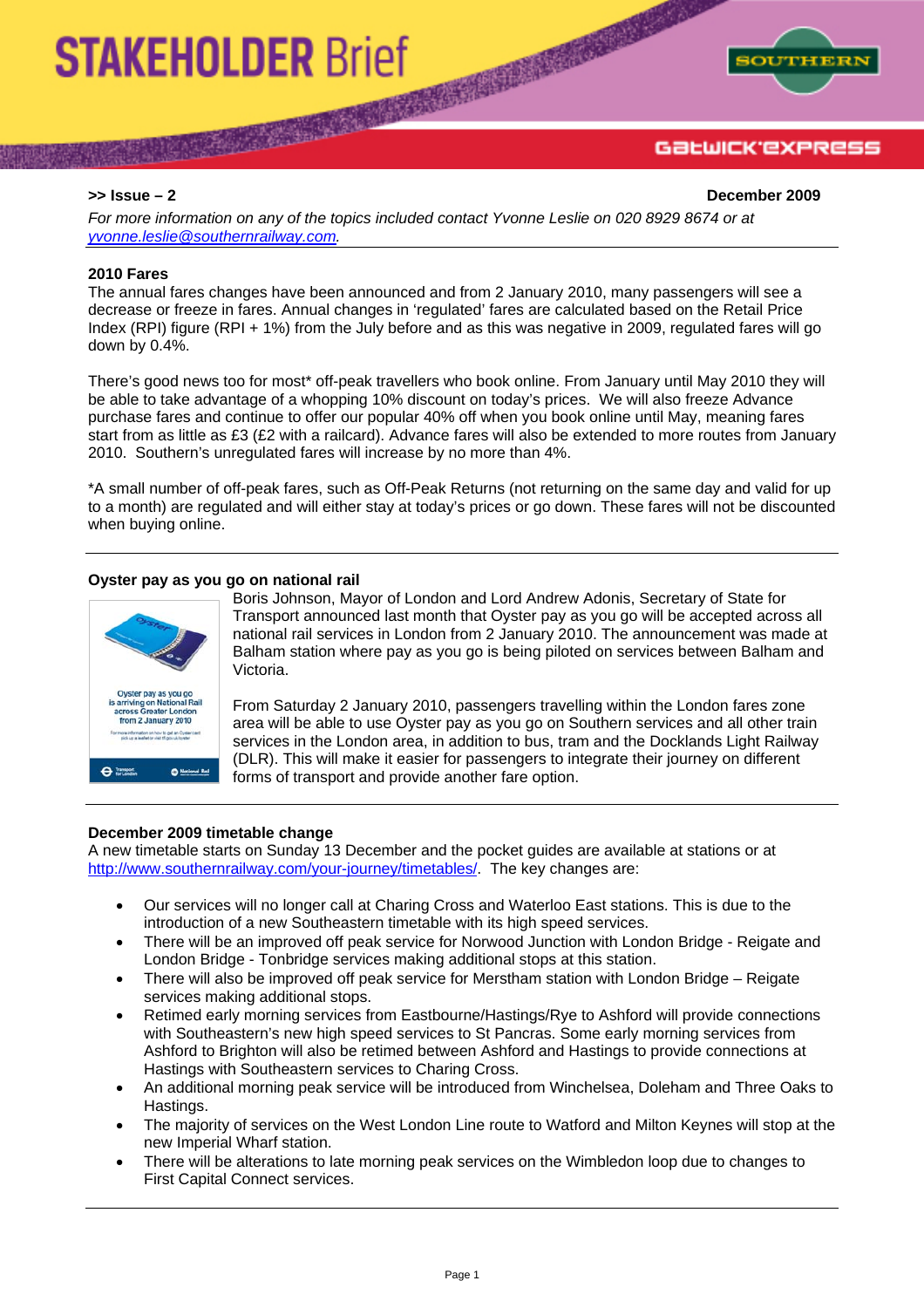#### **May 2010 timetable change**

Following the timetable changes in December 2009, the next timetable change will take place on 23 May 2010. This timetable will see changes in the London area especially associated with the East London Line extension to West Croydon and Crystal Palace. More details on the planned May timetable are available and you can contact Yvonne on the details above for the full document.

### **Corporate Social Responsibility**

Our Corporate Social Responsibility report has just been published and highlights the environmental strides the company has made in reducing its carbon footprint over the last twelve months. Top of the pile in terms of savings is a massive 8,400 tonnes of carbon being saved per year through regenerative braking with our class 377 fleet of trains. This is equivalent to 14 tonnes per train per year saved and cancels out the entire annual emissions for over 1,500 households.

Other highlights from the report show:

- A reduction in overall energy consumption by 10.9%, which comes after a 17% overall reduction in the previous year;
- 240 tonnes of waste paper per annum are sent for recycling from 25 collection bins across our network;
- 90% of Southern's electricity supply is smart-metered all from renewable power sources such as wind farms;
- In support of Green Britain Day, Southern discounted off-peak tickets bought online by 90%, selling over 25,000 in all with the aim of getting people out of their cars and onto the train; and
- Levels of crime on the Southern network fell dramatically, coming in at 56% lower than 2003 levels.

The report provides details of our day to day operations and our impact on the environment. This year, the report is divided into four key areas – Environment; Community; Workplace; and Market place which describe our impact on the world around us and our approach to managing these responsibly.

The 2009 report can be found at<http://www.southernrailway.com/about-us/our-corporate-responsibility/>

#### **Station Meeting Points**

We are introducing 'meeting points' at some stations. These are designated areas in the station which passengers can use to meet friends and family or groups easily or meet station staff when they have booked assistance.

They are being installed at the following sixteen stations across our network: Brighton, East Croydon, Worthing, Eastbourne, Bognor Regis, Redhill, Chichester, Haywards Heath, Purley, Sutton, Lewes, Hove, Horsham, and Littlehampton, as well as London Victoria and London Bridge, although these will be in Network Rail colours.



Meeting Point signage is already in place and in use at Eastbourne (pictured) and Purley stations and work is underway to complete the others by the end of December 2009.

#### **Southampton tunnel improvements – December 2009 to January 2010**

From Saturday 5 December, Network Rail is making improvements to Southampton Tunnel, including track renewal, bridge replacement, adjustments at stations and work to allow freight trains from Southampton Port to use the tunnel in a more efficient way.

Most trains are operating as normal during peak times as Network Rail is working on one track at a time. However, the work will affect some Southern and South West Trains services through the tunnel as follows:

- The tunnel will be completely closed each weekday night from 2315 (0005 on Fridays) to 0545 and trains due to run within these times will be diverted or rail replacement buses will be in use.
- The tunnel will be closed every Saturday and Sunday and Southern services will terminate at either Netley or Woolston, with bus connections to Southampton Central.
- The tunnel will also be closed from 25 December to 4 January.

Further information for passengers is available on southernrailway.com or on [www.nationalrail.co.uk.](http://www.nationalrail.co.uk/)